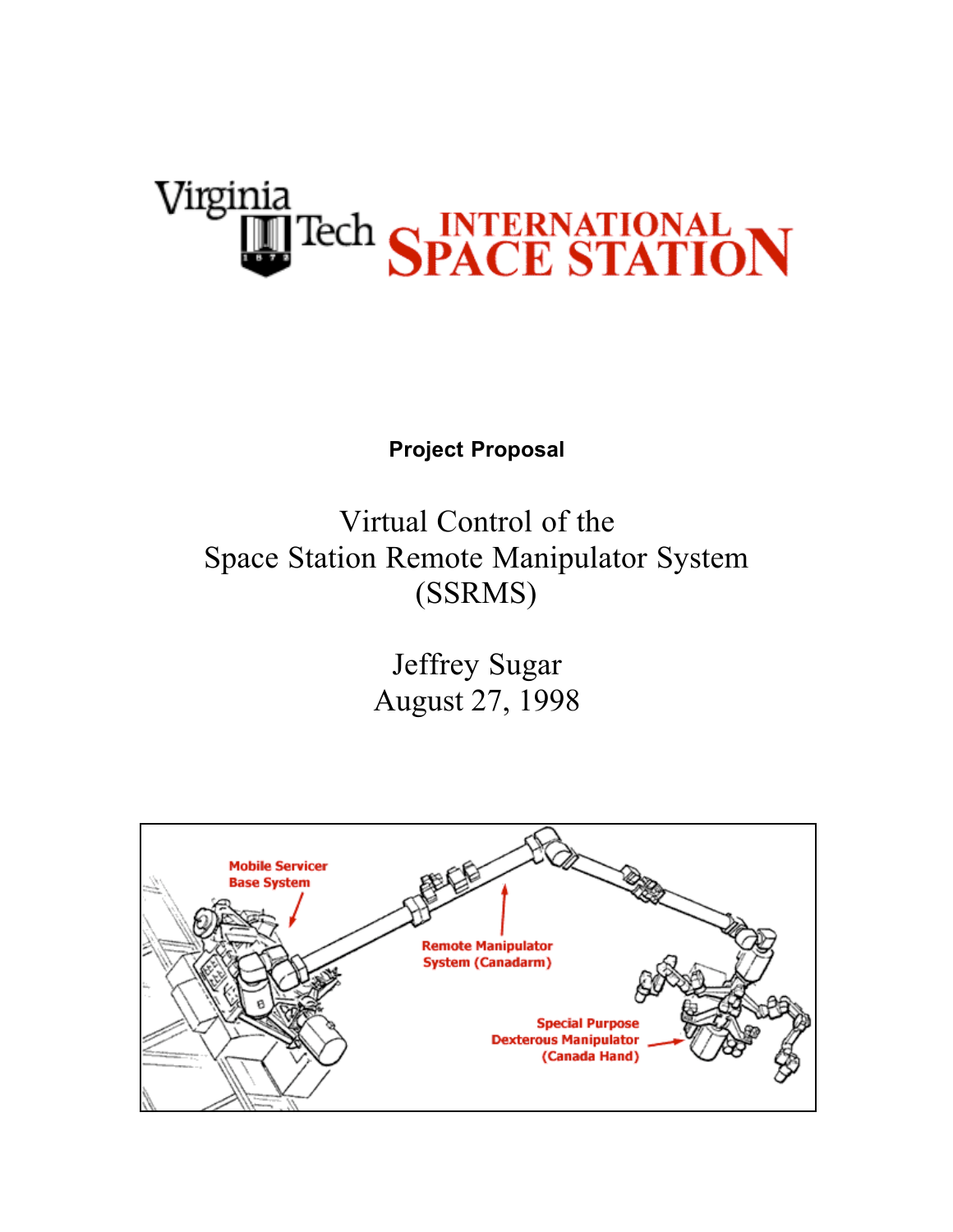## *Introduction*

Current research involving the International Space Station (ISS), robotics, and virtual reality has led a group at NASA Langely Research Center (LaRC) to develop a collaborative engineering environment. This environment will someday allow users at LaRC to interact with other users at remote sites to demonstrate the use of the SSRMS (shown on the cover as the Canadarm).

The goal of this project is to take the three dimensional model of the SSRMS into a virtual environment to allow the user to move the robotic arm in a prescribed path.

#### *Problem*

The research done at LaRC to this point has taken the three dimensional model of the SSRMS into an environment where the robot can move about all joints. This robot animator program allows the user to toggle between all joints on the robot arm while the angle of rotation loops from 0 to 360 degrees. Recent work, that is not yet complete, involves the kinematics of the robot. Two points, A and B, are identified by giving the x, y, and z position coordinates as well as the i, j, and k orientation coordinates for the robot end effector to start and end at. These points are then entered into a kinematics solver and the appropriate angles per time period are then entered into the robot animator program. The animator program then moves the robot through the sequence of angles to move the end effector from point A to point B.

The next step is to immerse the user in a virtual environment where he/she can "grasp" the end effector and move the arm from any point in space to any other point. The animator program does not allow for this as it only asks for the starting and end point of the end effector. The virtual control of the SSRMS proposed here will give the user the ability to determine the path of the end effector.

In addition to moving the end effector, the robot arm will be able to grasp objects and move them in the virtual environment. To move an object, the proximity of the end effector to the object will have to be determined. If the end effector is within proximity of the object, then it will be assumed that the end effector has captured the object. Once the object is captured, it can be moved. Moving objects in a virtual environment will allow the user to see if the motion is possible and determine if any problems will occur.

A final problem to examine is the use of different computer environments where this system can be used. A user of the system should be able to maneuver the SSRMS if they are viewing it on a computer screen, a single wall projection system, or in the  $CAVE<sup>1</sup>$  environment. Combining all of these tasks in the collaborative engineering environment allows several users, locally and remotely, to view the same motion.

## *Objectives*

The solution to this problem involves several items. The first is to get the model of the SSRMS into the virtual environment. Once the model is in this environment, different methods can be used to determine how the user will move the arm. Moving the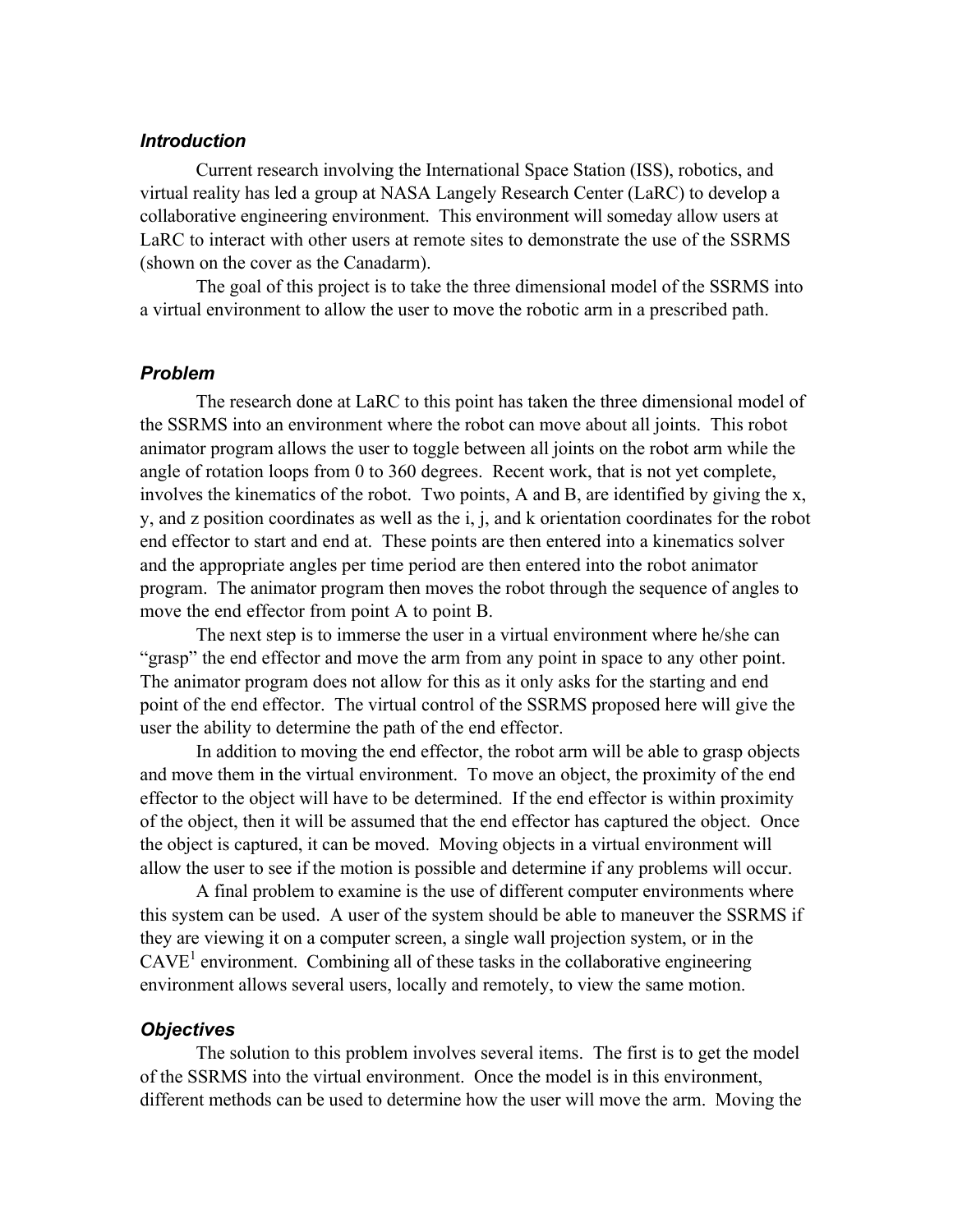arm involves determining the angles of the joints, which will be provided by the inverse kinematics software from Analytical Mechanics Association (AMA), Inc. The closed form equations will be programmed into the environment to provide the inverse kinematics.

The arm will be able to move when it is in an empty (moving only itself) state and loaded (moving an object) state. When the arm is moving an object, a method will have to be developed to determine when the object is grasped.

The software written should be platform independent allowing the user to work in front of a computer screen, a single wall projection system, or in the CAVE environment.

#### *Product*

The model of the SSRMS is in the form of several object files. Each object file contains one link of the robot arm and one axis of rotation. There are eight files in all each of which was created using Wavefront and must be read and stripped of its proper information. Each object file contains information pertaining to the number of vertices, lines, and faces. Currently, the robot animator program reads each Wavefront object file, strips away the proper information, and brings this information into OpenGL using arrays. From these arrays, the model can be generated.

Once the model is available, the coding for the virtual environment begins. The coding for the virtual reality aspect of this project can take place using either the OpenGL graphics library or the IRIS Performer application development environment. There are advantages and disadvantages associated with each method of programming. A determination will be made as to which programming language will be used.

Once the model is in the virtual environment, different approaches can be used to have the user interact with the robot arm. An example of how the user can interact is through the wand. The wand is similar to a computer mouse except the wand works in three dimensions allowing for interactive input. The wand has three buttons and a pressure-sensitive joystick. The user can move in the virtual environment by pointing in the direction of movement and clicking a button. The robot arm could be moved when the user highlights a link of the arm, clicks on it, and then drags it to a new location. Once the approach for interaction has been determined, the end result will allow the user to move the robot arm.

To move an object, a determination will be made as to how close the end effector is to the object in question. Once the proximity limit has been reached, the object will be attached to the end effector and can be moved. A method to release the object will have to be made so the user can move another object. Also, depending on the software provided by AMA, other links of the robot could be moved if the proper closed form equations are included. The primary link the user will have access to will be the end effector.

The choice of the coding language could have an effect on the ability of the user to work in different environments. Performer is somewhat more lenient in this area than OpenGL. In either case, the goal is to have the software understand which environment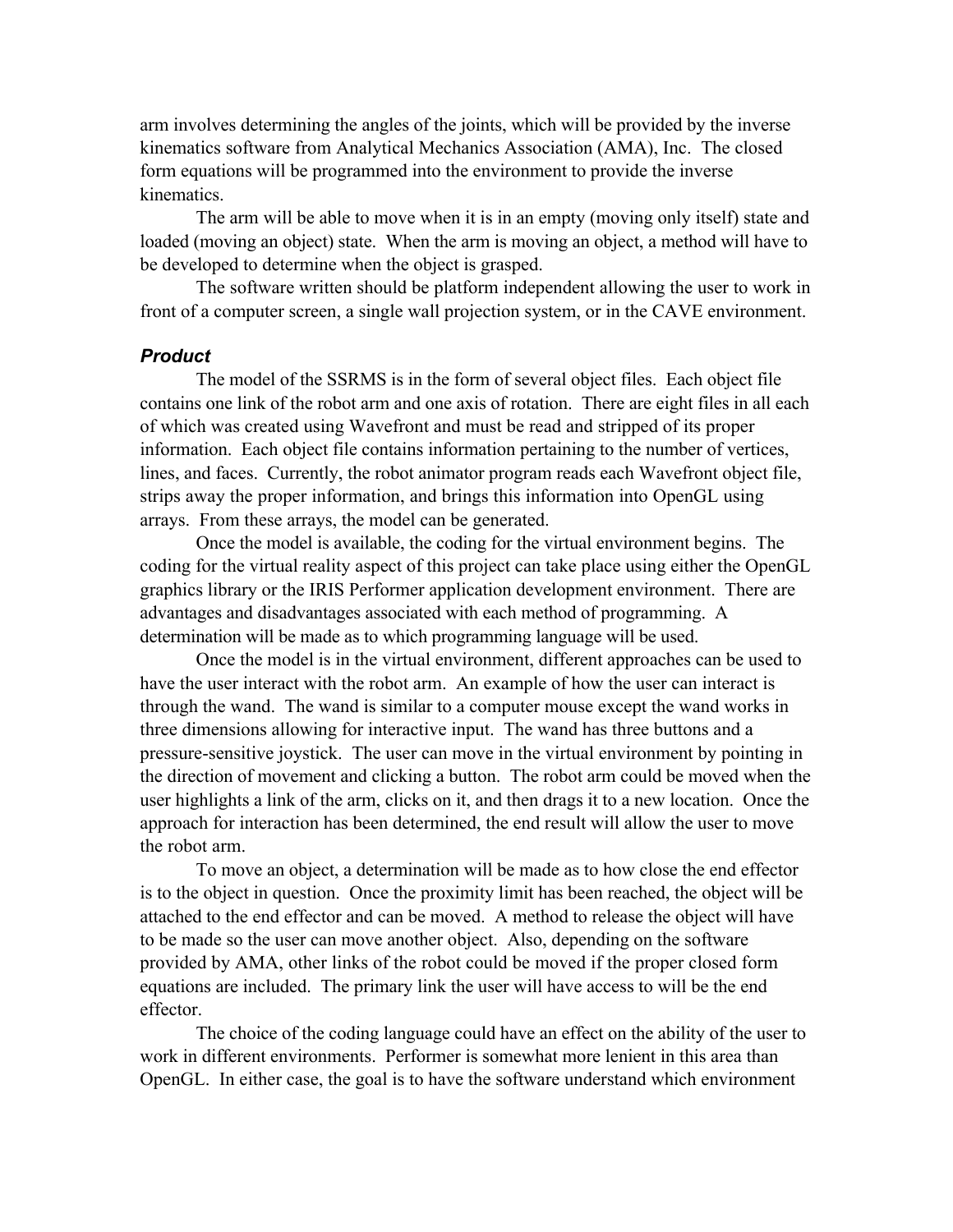the user is in (computer screen, single wall projection system, or CAVE) and respond accordingly.

#### *Resources*

An understanding of  $C_{++}$  and OpenGL are necessary for the coding of this project. I have an understanding of C++ and am in the process of learning OpenGL. If Performer is to be used, that will have to be learned.

AMA, Inc. will provide either the closed form equations for the inverse kinematics solution or the software used to solve the equations. Without these equations, the movement of the SSRMS will not mimic the real motion of the robot arm.

Virginia Tech can provide access to the CAVE, several Unix workstations, as well as technical support from John Kelso and Ron Kriz.

Additional help can be obtained from Michelle Garn, Pat Troutman, and Scott Angster at NASA LaRC as well as other NASA centers. It is my understanding that NASA currently uses virtual reality as well as telerobotics for training missions involving the Space Shuttle's Remote Manipulator System. In addition, several universities and companies are using virtual reality and telerobotics to solve their own problems as well as doing collaborative work with NASA.

To gain help with this project, several on-site trips will be necessary at NASA LaRC located in Hampton, Virginia. More trips could be planned to visit other sites where similar research is being conducted. These sites include the University of Maryland Space Systems Laboratory (SSL), NASA Johnson Space Center, and the Jet Propulsion Laboratory.

### *Schedule*

The end product will be delivered to NASA LaRC on or before December 31, 1998. The end product will be a software deliverable containing the code for the SSRMS in a virtual environment. The software should be able to run in the LaRC collaborative engineering environment.

#### *Costs*

 $\overline{a}$ 

There are no expected software or hardware costs involved. Potential research travel costs include: gas, airfare, housing, and meals. If more trips to NASA LaRC are required for extended periods of time, the costs of housing, gas, and meals could limit the ability of the student to complete the project.

 $<sup>1</sup>$  Description of the CAVE provided by the CAVE User's Guide located at</sup> http://www.evl.uic.edu/pape/CAVE/prog/CAVEGuide.html#description.

The CAVE (CAVE Automatic Virtual Environment) is a projection-based VR system that surrounds the viewer with 4 screens. The screens are arranged in a cube made up of three rear-projection screens for walls